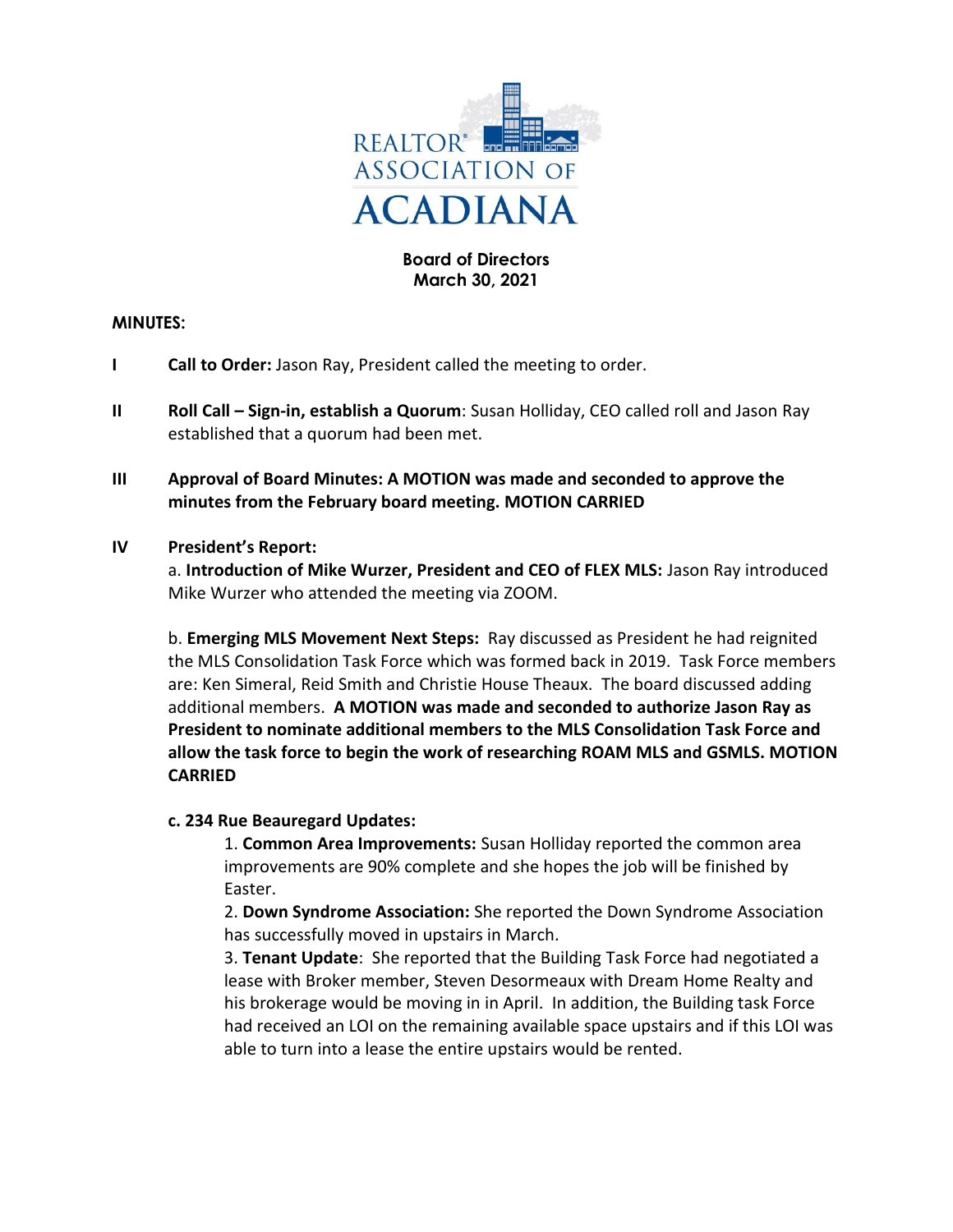d. **Flo-Plan Launch Update:** Kallie Sonnier reported on the recent launch of a new member benefit called Flo-Plan. She reported on recent stats provided to her by FLEX on the RAA's adoption rate.

# e. **Report from the Professional Standards Committee:**

# **A MOTION was made and seconded to Enter into Executive Session. MOTION CARRIED.**

## **A MOTION was made and seconded to exit Executive Session. MOTION CARRIED**

**A MOTION was made and seconded to accept the report from the Professional Standards Committee on the Ethics hearing which took place in January of 2021. MOTION CARRIED**

**V Treasurer's Report:** RAA Treasurer, Cindy Herring reported on the REALTOR® Association of Acadiana and RAA Properties, LLC current financial position. She also distributed a tenant income projection for RAA Properties should the entire top floor be leased at 100% capacity. She then referred board members to the March call sheet for new members and asked board members to make their calls to their designated people. She reported the RAA's investments at Prudential were at \$750,106.48 as of February  $28<sup>th</sup>$ .

# **A MOTION was made and seconded to accept the Treasurer's report as presented. MOTION CARRIED**

### **VI Committee Reports:**

a. **YPN**: Tyler Albrecht: Albrecht reported on the recent YPN Morning Buzz which focused on Marketing. He said it was a great session and was well attended. YPN's April Morning Buzz would focus on LREC advertising rules and guest speakers were LREC investigators. Albrecht also announced that the YPN's Trivia night was coming back and was set for Thursday, May 13<sup>th</sup> at the Room at Corner Bar.

### **A MOTION was made and second to accept the YPN report as presented. MOTION CARRIED**

b. **MLS**: Jason Ray reported for Fitzgerald. Ray stated the board had already approved item #9 on the MLS March minutes which changed the confidentiality settings for shared links back to public rather than private on its ZOOM call last Tuesday.

Ray then reviewed with the board the remainder of items on the agenda for the MLS committee.

## **A MOTION was made and second to approve the MLS Minutes as presented. MOTION CARRIED**